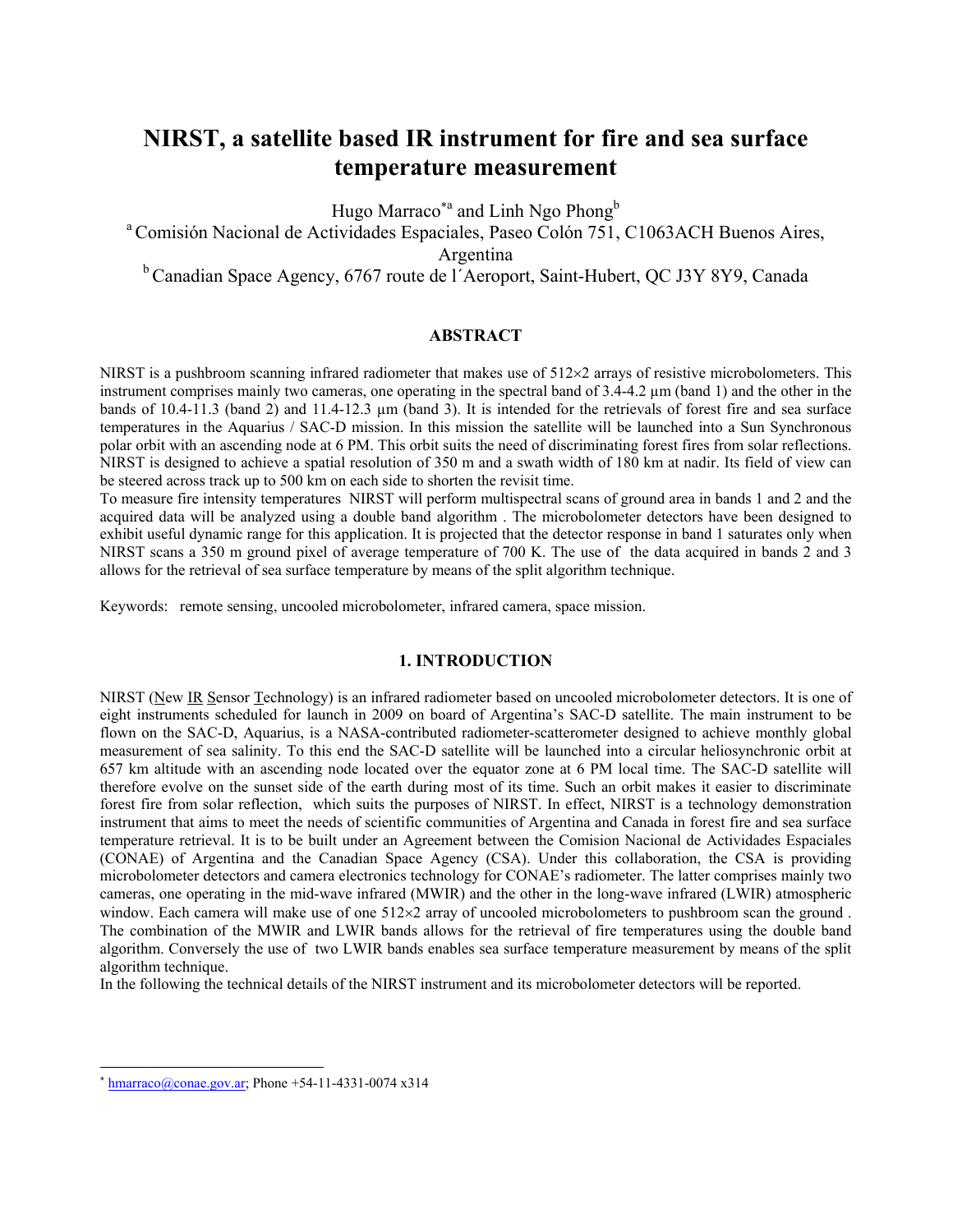#### **2. DESCRIPTION OF NIRST INSTRUMENT**

The NIRST instrument is housed in a  $35\times40\times50$  cm<sup>3</sup> Al compartment which is mounted on the nadir looking underside of the SAC-D satellite. The MWIR and LWIR cameras are located next to each other in this compartment with their optical axis contained in a plane normal to nadir and normal to the satellite velocity vector. The NIRST compartment is thermally separated from the main compartments of the satellite and its outer wall is shielded with MLI layers .

In view of improving the revisit time NIRST is designed with boresight pointing mechanism. To achieve across track pointing an optically flat, light weight Be mirror is used to steer the field of view of the cameras. The steering mirror can be rotated within a range from  $-15$  to  $+15$  deg around its 45 deg position (nadir pointing).

The MWIR camera operates in the spectral band of 3.4-4.2  $\mu$ m (band 1) and the LWIR camera in the bands of 10.4-11.3 (band 2) and 11.4-12.3 µm (band 3). Each camera makes use of one array of 512x2 microbolometers. To achieve infield spectral separation, bandpass filters are mounted in front of one line of the MWIR array and both lines of the LWIR array. The MWIR and LWIR cameras are optically aligned such that ground pixel radiance can be co-registered in bands 1 and 2 at the same time. Registration in band 3 is slightly delayed with respect to that in bands 1 and 2 due to the physical separation between the two detector lines of the LWIR camera.

Figure 1 schematically shows the field of view (FOV) of the NIRST cameras projected over the satellite track.



Figure1: The field of view of the NIRST cameras. The central shaded band shows the swath-width when the mirror points to nadir. The 2 beams of each camera represent the instantaneous views of each row of the microbolometer array. The outer lines (not to scale) represent the extremes of the area that is accessible by means of the pointing mirror movement.

It is seen that the combination of the camera FOV and boresight pointing across the satellite track allow measurements to be performed within 500 km of each side of the track.

Regarding the camera optics an effective focal length of 73 mm was selected for both cameras. This focal length was derived for imaging a ground pixel of 351 m onto a detector pixel of 39  $\mu$ m at an orbital height of 657 km. Tables 1 and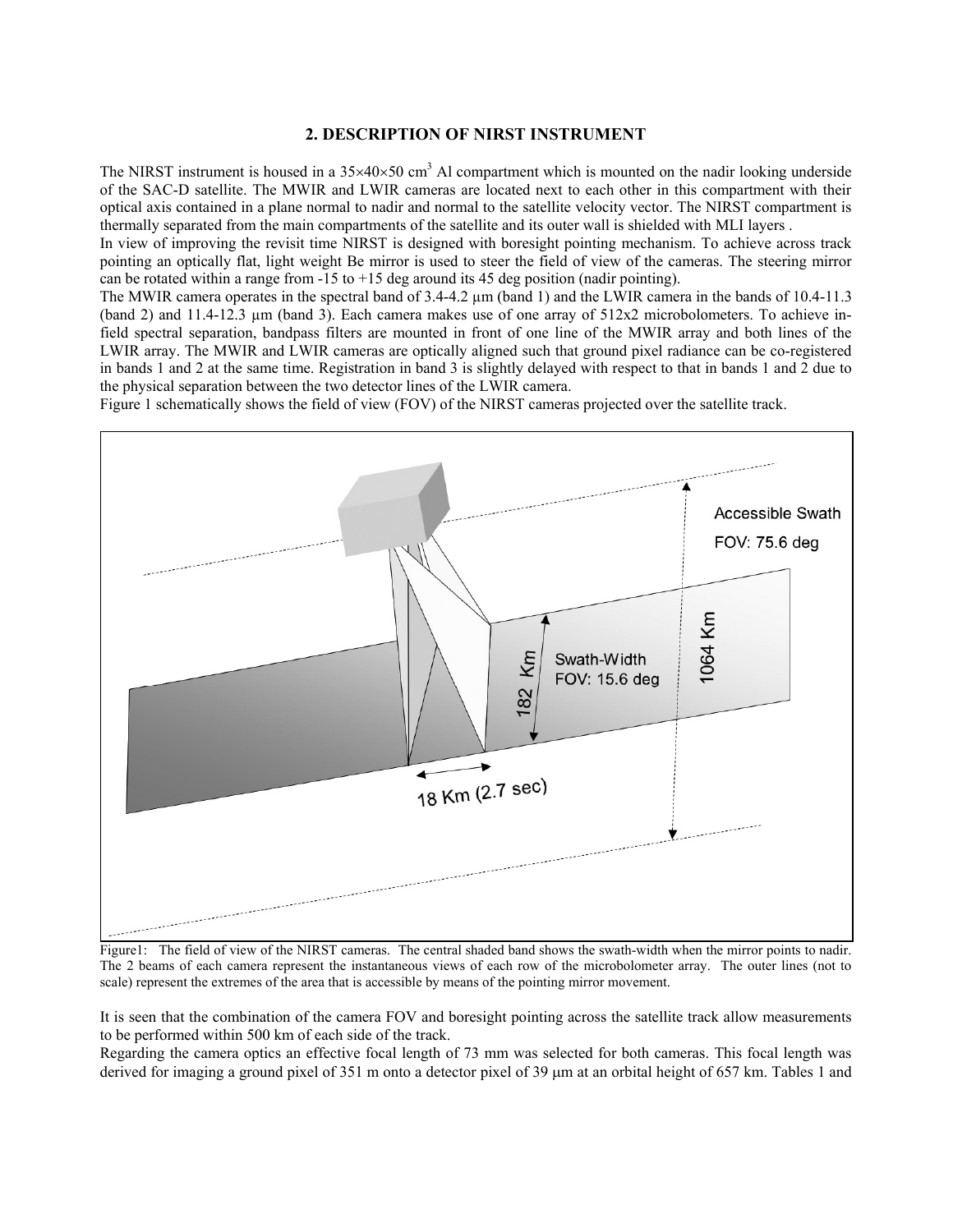2 summarizes respectively the scanning geometry parameters and the temperature ranges and resolutions required for the NIRST.

To achieve the desired thermal resolutions, for both cameras the microbolometer detectors will be used in conjunction with f/1 optics.

| <b>TABLE 1</b>                                                        |                             |  |  |  |  |
|-----------------------------------------------------------------------|-----------------------------|--|--|--|--|
| Parameter                                                             | Value                       |  |  |  |  |
| Ground pixel size (boresight pointing to nadir $(a)$ 657 km altitude) | 351 m                       |  |  |  |  |
| Swath width                                                           | 182 km                      |  |  |  |  |
| In field separation (ground level)                                    | $18 \text{ km}$             |  |  |  |  |
| Boresight pointing                                                    | $\pm 30^{\circ}$ from Nadir |  |  |  |  |
| Across track maximum observable                                       | 1060 km                     |  |  |  |  |
| Pixel IFOV                                                            | $0^{\circ}.03$              |  |  |  |  |

| <b>TABLE 2</b>     |                                                    |                                 |                                 |                                 |  |  |  |
|--------------------|----------------------------------------------------|---------------------------------|---------------------------------|---------------------------------|--|--|--|
| Band               |                                                    | <b>MWIR</b>                     | LWIR 1                          | LWIR <sub>2</sub>               |  |  |  |
|                    | Central wavelength<br>$10.85 \mu m$<br>$3.8 \mu m$ |                                 | $11.85 \mu m$                   |                                 |  |  |  |
| <b>Band Limits</b> |                                                    | $3.4 - 4.2 \mu m$               | $10.4 - 11.3 \mu m$             | $11.4 - 12.3 \mu m$             |  |  |  |
| Temperature        | Min.                                               | 300K                            | 250K                            |                                 |  |  |  |
|                    | Max.                                               | 700K                            | 500K                            |                                 |  |  |  |
| <b>NETD</b>        |                                                    | $\leq$ 0.5K $\omega$ 400K scene | $\leq$ 0.3K $\omega$ 300K scene | $\leq$ 0.4K $\omega$ 300K scene |  |  |  |
| Temp. accuracy     |                                                    | $2.5K$ @ 400K scene             | $1.5K$ $\omega$ 300K scene      | $2K$ (a) 300K scene             |  |  |  |

# **3. MICROBOLOMETER DESCRIPTION**

The NIRST instrument makes use of two linear arrays of microbolometers, one optimized for operation in the MWIR band and the other for the two LWIR bands. Each array comprises three components: (i) Si micromachined bolometer pixels; (ii) readout integrated circuits (ROIC) monolithically built in the Si wafer; and (iii) radiometric package. These components are respectively described in the following.

## **3.1. Microbolometer pixel**

The linear array consists of two parallel lines of 512 resistive microbolometer pixels fabricated on Si wafer. The separation between the lines is 2 mm. This configuration allows for in-field spectral separation with different bandpass filters placed in front of each line. The pixels are constructed on top of dedicated CMOS ROIC. The pixel pitch selected, 39 um, was such that a line of 512 pixels would not exceed 20 mm. This limitation in die width is inherent to the standard distance for the photorepeater used in CMOS foundries.

To meet the requirements of NIRST, a number of pixel designs were generated to further increase the sensitivity through increasing the thermal isolation and radiation collection efficiency of the pixel. In addition, the time constant of the pixel has to be short. Considering a satellite ground speed of  $\sim 6.8$  km/s, the integration time required to achieve 350 m ground pixel is  $\sim$  51 ms. The new pixel designs aim at achieving a time constant at least five times shorter than this integration time so as to avoid degradation of image quality. The time constant  $t$  is dictated by  $C/G$  with  $C$  being the heat capacity of the pixel and *G* the thermal conductance between the pixel and the wafer (heat sink). Because *G* is reduced in order to achieve increased thermal isolation, a short time constant requires that *C* be conversely reduced.

The pixel platform consists of a  $Si<sub>3</sub>N<sub>4</sub>$  bridge suspended over the wafer on two vertical posts. Thermally, the bridge acts as a heat absorbing element of which thermal isolation is assured by the vacuum gap separating it from the wafer. Structurally, the bridge serves as an encapsulator and mechanical support for the bolometer element. The latter is a thin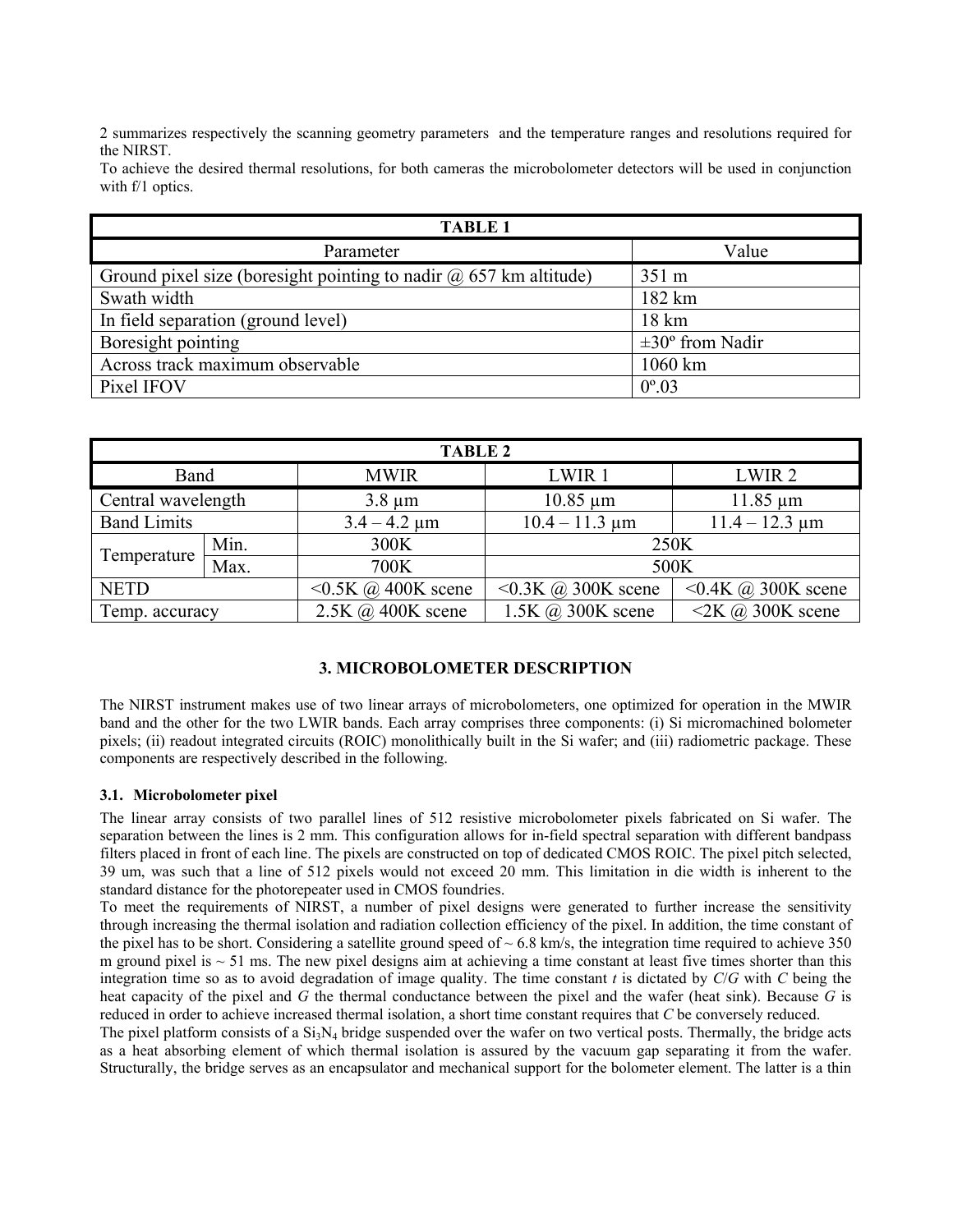$VO<sub>x</sub>$  film with a temperature coefficient of resistance of about 2.2 % at room temperatures. Figure 1 shows the temporal characteristic of the response of one possible baseline pixel to a square wave pulse of radiation. The time constant, defined as the fall time from the maximum to 1/e of signal amplitude, is measured to be 4 ms. In Fig. 2 the low frequency responsivity of the pixel is shown as a function of supplied current, *I*. It is seen that responsivity increases with increasing current and reaches saturation at current values exceeding 5 uA. At *I* = 5 uA, the responsivity and detectivity of the pixel were measured to be respectively 40000 V/W and  $8x10^8$  cm. Hz<sup>1/2</sup>/W. Using these data, the corresponding pixel NETD has been computed for 350 m ground pixel, f/1 optics, and 0.6 transmission. The NETD for the MWIR band, 3.4-4.2 um, is 150 mK for 400 K ground pixel. The NETD's for the two LWIR bands, 10.4-11.3 um and 11.4-12.3 um, are respectively 250 and 290 mK for 300 K ground pixel.



Figure 2: Temporal characteristics of pixel response to a square wave pulse of radiation. The time constant, defined as the fall time from the maximum to 1/e of amplitude, is measured to be 4 ms.

## **3.2. ROIC**

The ROIC consists of a revision of an integrated circuit previously developed for the 512x3 detector arrays [1]. The revised version addresses the 512x2 array format required by the mission as well as the need to increase the robustness of the ROIC. The ROIC is to be embedded in Si wafer using CMOS technologies prior to fabrication of microbolometer pixels. The readout electronics is designed to exhibit a radiation hardness level of 10 krad.

One purpose of the ROIC is to minimize the pixel offset voltages and die temperature drifts. To this end each active microbolometer pixel is associated with three reference pixels in a Wheatstone bridge configuration, *i.e* as a quad cell unit. The reference pixels are structurally similar to the active pixel but, unlike the latter, remain insensitive to changes in background temperature. This arrangement allows for differential measurement of output voltage between the two unbiased nodes of the Wheatstone bridge, therefore minimizing the offset. To cancel out the effect of die temperature drift, one reference pixel was constructed such that its resistance varies with die temperature in the same way as the resistance of the active pixel.

The circuits are laid out in a fashion that all pixels are integrated in parallel with their own signal chain. The target chain noise is 150 nV/Hz<sup>1/2</sup>. The output of the quad cell pixel unit is buffered by a low noise buffer and integrated by a switched capacitor integrator. The integration time is in the range from 7 to 140 ms, corresponding to a ground pixel from 50 to 1000 m with typical low earth orbit parameters. The analog output is digitized by means of a comparator producing counts when the integrated signal reaches an upper or lower reference value. The digitized output are written to a digital register while the preceding data are read out from a second register at a speed from 0.8 to 1.5 MHz. In terms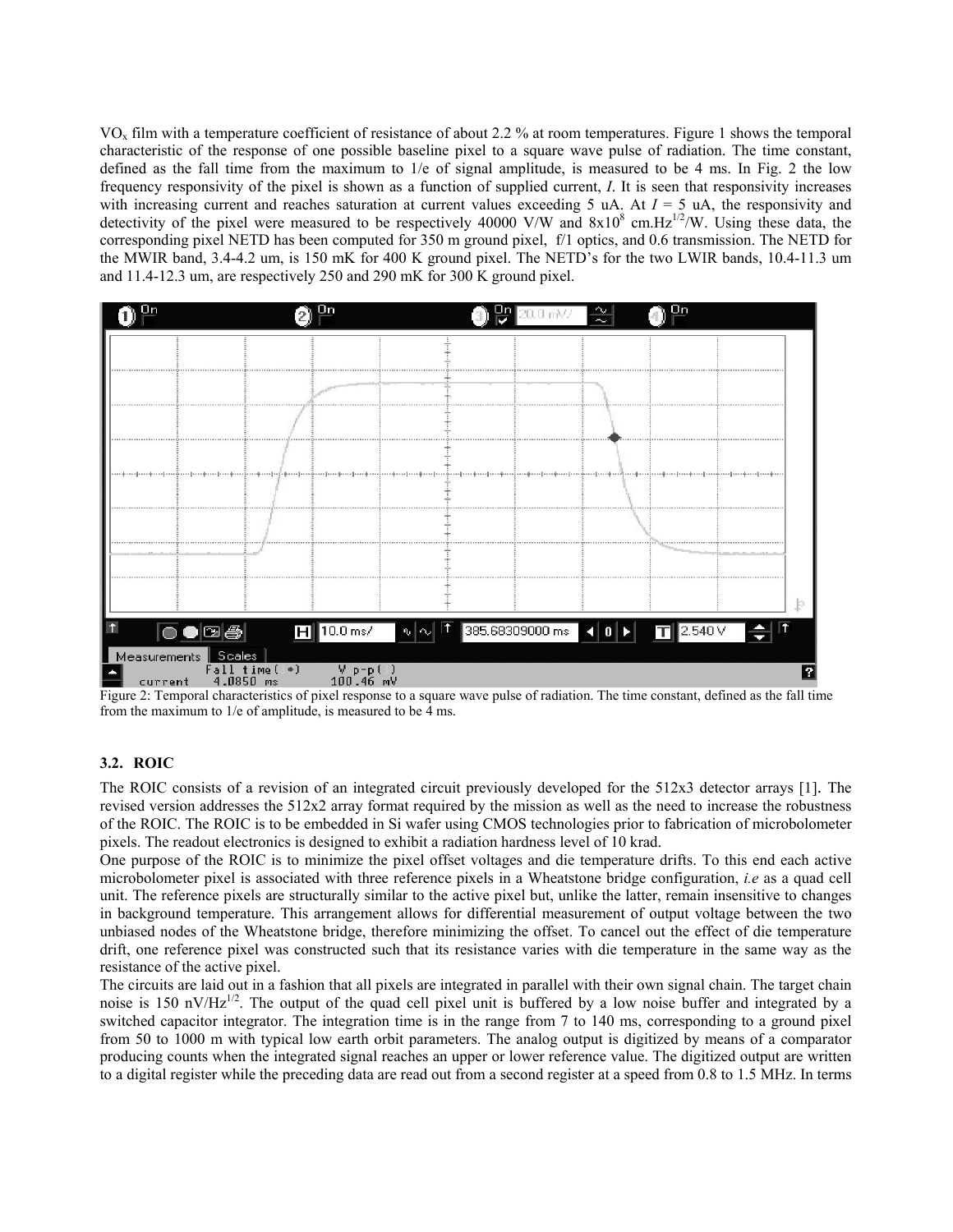of data output rate, the pixel output can contain up to 15 bits so that its quantization would be in the format of two 10-bit words. Without a data compression scheme, the total image data bit rate will be 600 kbps for the three spectral bands and for an integration time of 51 ms.

#### **3.3. Packaging**

Two radiometric vacuum packages respectively intended for the MWIR and LWIR microbolometer array are being developed. In each package, the array will thermally be anchored to a single stage thermoelectric cooler plus a temperature sensor for the purpose of temperature control. Also integrated in each package are a cold shield assembly and dedicated MWIR or LWIR bandpass filters for the three spectral bands of NIRST. The target size and weight of each package are respectively 50 mm x 65 mm x 50 mm and 150 g. The target package pressure is less than 10 mTorr by the end of the 7 year package lifetime.



Figure 3: Responsivity of a pixel as a function of bias current at 25 Hz modulation frequency. The solid line is provided as visual aid.

### **4. OPERATIONAL CONSIDERATIONS FOR NIRST**

 The primary purpose of NIRST is to monitor the extent and retrieve the temperatures of forest fires and other high temperature events (HTE). This will be accomplished by applying the double band algorithm to the data obtained in bands 1 and 2. Figure 4 shows the spectral characteristics of solar reflection, biomass fire, and ground thermal emission across the infrared spectrum. Considering that the satellite will mostly be in the sunset zone, the contribution of solar reflection is negligible. In effect, solar contribution should only be considered in the occasional event that the satellite happens to be at its utmost northern path during the northern hemisphere summer solstice . In this case the Sun will be at an elevation of 30deg over the ground at nadir. It is seen in Fig. 4 that the solar reflection characteristic differs significantly from that of HTE's even when the ground is covered by high reflectance clouds (or ice). In all cases the contribution of solar reflection in the LWIR bands is negligible.

Another purpose of NIRST is to provide additional data for the Aquarius experiments in retrieving sea surface temperatures. This will be done using the split band algorithm with the data obtained in the two LWIR bands. For this purpose the satellite altitude will be corrected as it flies over different latitude zones of the Earth to account for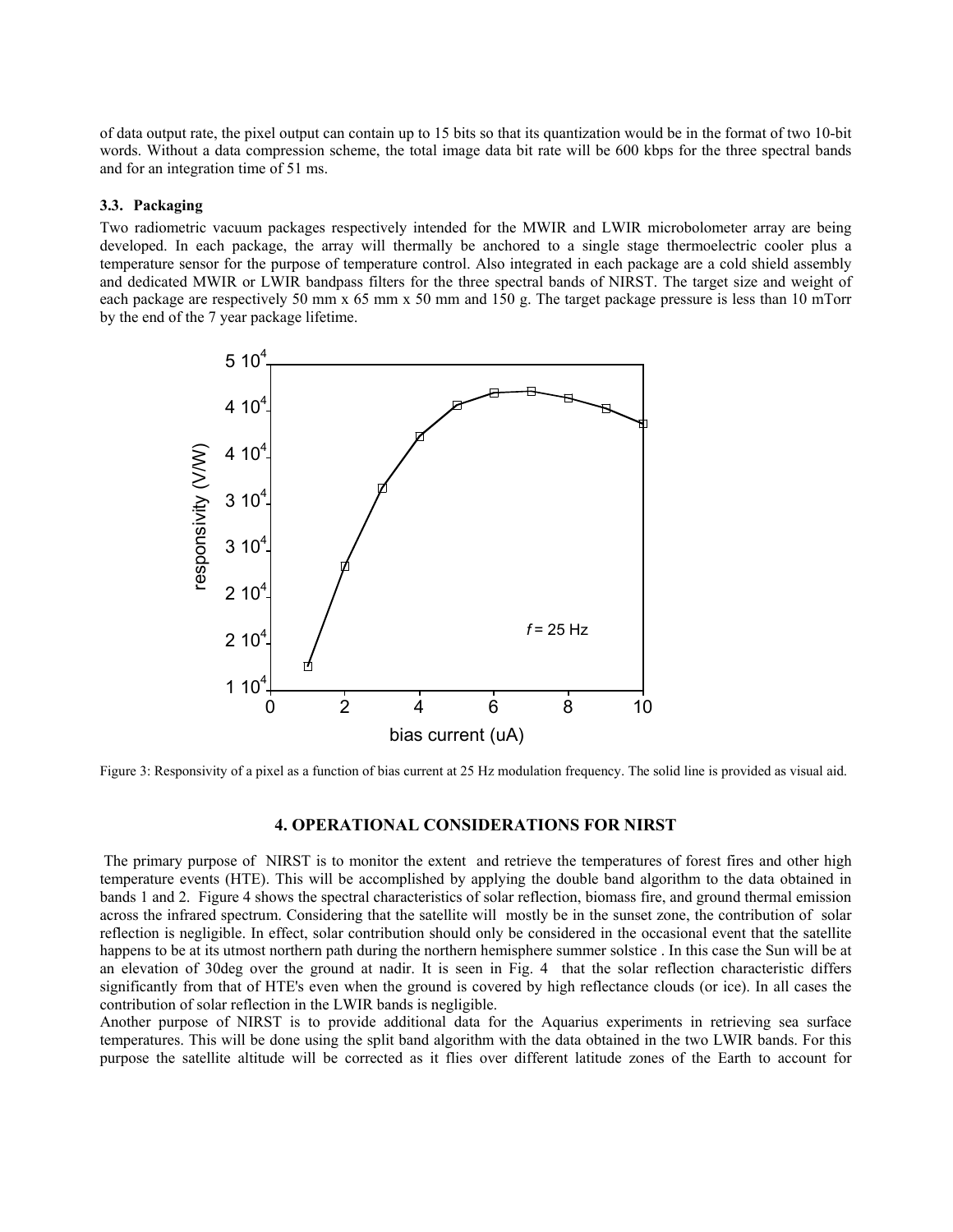mismatches induced by the Earth rotation. The mismatch can attain almost 4 deg at the equator and result in a mismatch of 3.6 pixels between the contiguous rows of microbolometer array.

| <b>TABLE 3</b>  |            |  |  |  |
|-----------------|------------|--|--|--|
| <b>FOV</b>      | $15.6$ deg |  |  |  |
| Focal length    | 73 mm      |  |  |  |
| Optics F number | F          |  |  |  |

The ability of pointing the NIRST FOV across the track to monitor the areas not directly along the satellite track means that any HTE can be followed up within an acceptable revisit time. Table 4 shows the mean revisit time and the maximum number of days a HTE could be missed for each repeat cycle, for some areas of possible interest. The repeat cycle of the SAC-D orbit is 7 days. The Tierra del Fuego and Jujuy are Argentina provinces that are located to the furthermost northern and southern limits of the country.



Figure 4: The apparent radiances outside the atmosphere (corrected by atmospheric absorption). The solar reflection is represented by a terrain covered by clay. Reflection in clouds can increase this radiance by an approximate factor of 8 (depending on wavelength). The 2% of the pixel can be though as a 7 m depth front of fire that extends across the whole pixel in width. The arrows on the top of the figure point to the locations of the NIRST spectral bands.